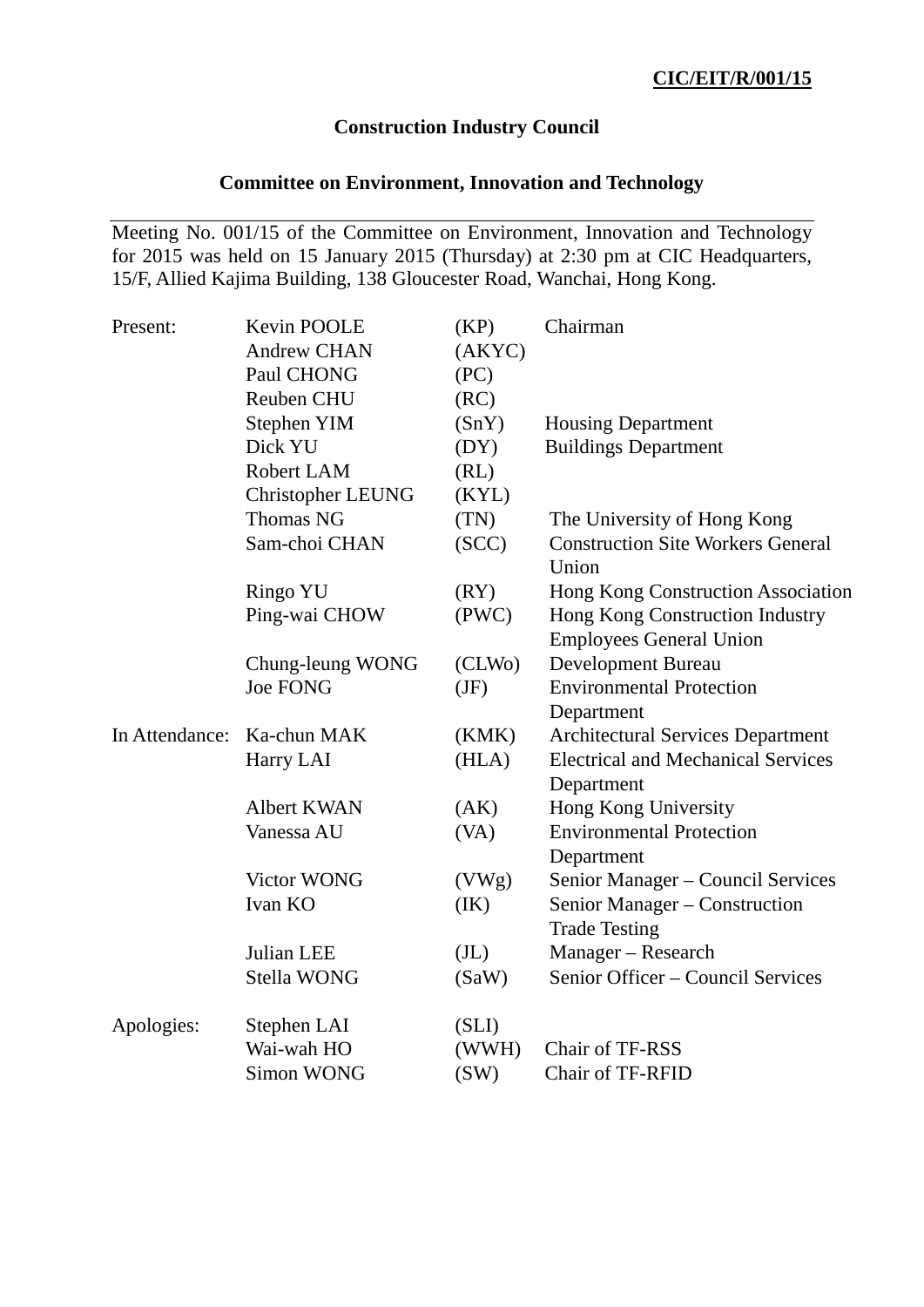## **CIC/EIT/R/001/15**

### **PROGRESS REPORT**

#### **Action**

## 1.1 **Research on River Sand Substitutes for Concrete Production and Cement Sand Mortar Production (Phase Two)**

Members received a presentation by AK on Paper CIC/EIT/P/001/15 with key findings highlighted as below:

- All tests on concrete, mortar, crashed waste glass, and recycled concrete aggregate had been completed.
- Details of test results were included in Annex B of the Paper.
- The revised "Recommended Specifications for Aggregates for Mortar" had been completed and would be circulated to stakeholders for a second round of consultation before finalisation.

The following suggestions were received from the members:

- Relevant workers trade unions should be invited to participate in the pilot testing of plastering, which was expected to be conducted in February, and get familiar with the properties of manufactured sand. **AK**
- Final report needed to be submitted to task force for comment. **AK**

## 1.2 **Emission Control for Non-Road Mobile Machinery**

Members received a presentation by VA on the proposed regulation on emission control for non-road mobile machinery (NRMM).

The following items were highlighted:

- Consultation of the proposal was conducted between 2010 and 2011. Support on legislative control to improve HK's air quality was obtained from various parties.
- The proposal covered both the regulated machines and non-road vehicles in areas including airport's restricted area, port facilities, construction sites, designated waste disposal facilities, and specified processes.
- The new regulation would be made under the APCO (Cap. 311) and the tentative effective date would be 1 April 2015.
- NRMMs under the aforesaid control scope would need to have either: (1) approval for emission compliance OR (2) exemption for existing NRMM or non-compliance.
- For any material modification which might affect the emission level of machinery, application through EPD would be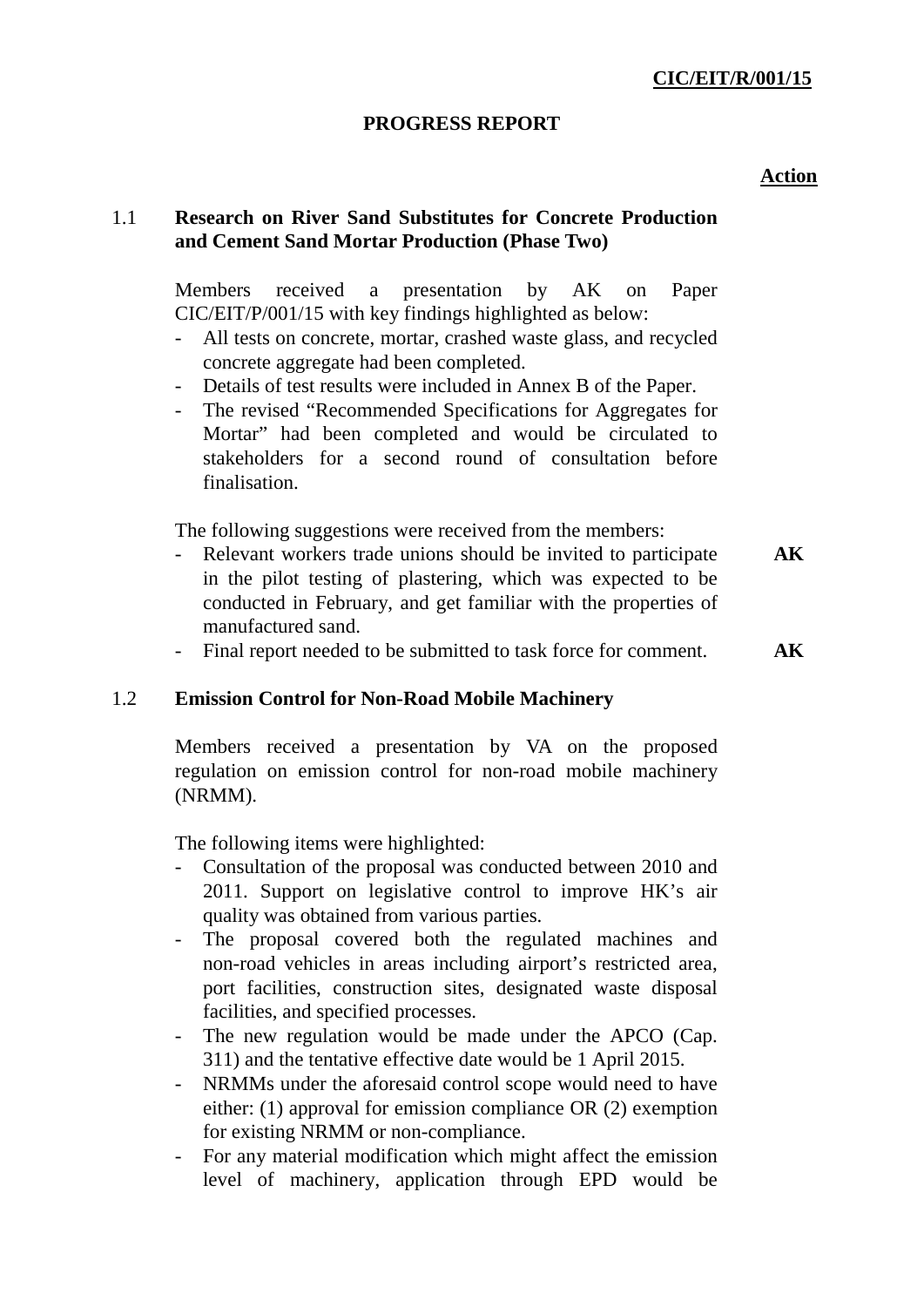### **Action**

required.

- EPD would carry out site inspections to enforce the regulation.
- Further details could be found on EPD's website.

# 1.3 **Confirmation of Progress Report of Previous Meeting**

Members took note of Paper CIC/EIT/R/004/14 and confirmed the progress report of the last meeting held on Thursday, 30 October 2014 at CIC Headquarters, 15/F, Allied Kajima Building, 138 Gloucester Road, Wanchai, Hong Kong.

# 1.4 **Matters Arising from Previous Meeting**

A new proposal on overall strategy for management and reduction of construction waste in Hong Kong was drafted (see item 1.7).

# 1.5 **Progress Update on the Implementation of Carbon Labelling Scheme for Construction Products**

Members received a presentation by JL on the progress update of carbon labeling scheme. The following items were highlighted:

- Ten new carbon intensive construction materials were added to the scheme namely precast concrete, stainless steel, galvanised steel, brick and block, cast iron, ready-mixed concrete, timber products, aggregate, gypsum board, and asphalt.
- A series of trainings were organised and about 400 people received training on the awareness and auditor courses.
- A number of applications on rebar / structural steel and ready-mixed concrete had been received.
- Lobbying was carried out with various project clients and strong interest was obtained.
- Liaison with both local and overseas construction materials suppliers would keep on going to promote the scheme further and more incentive would be needed for wider adoption.

# 1.6 **Publication of Hong Kong Construction Industry Performance Report for 2013**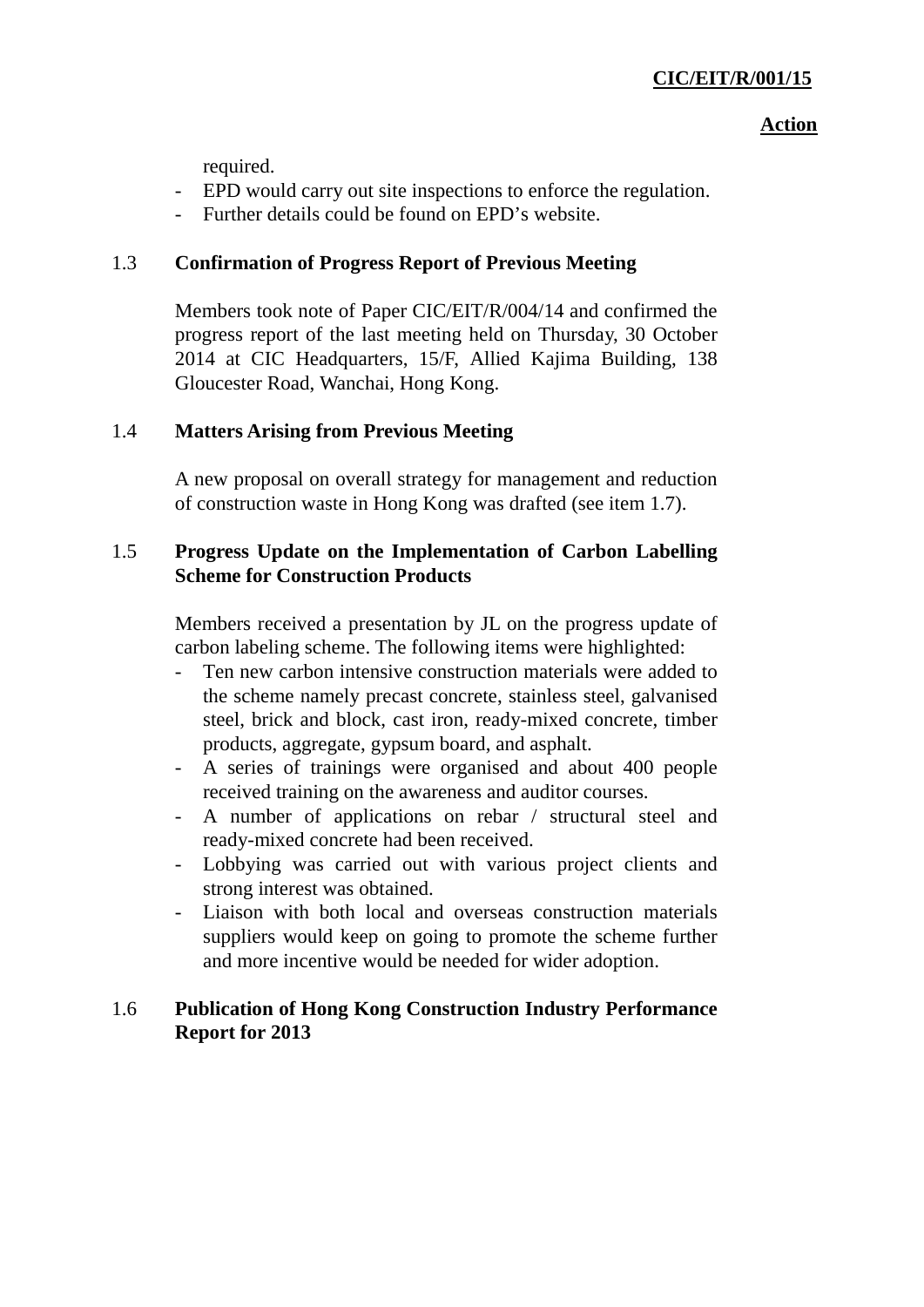#### **Action**

Members took note and endorsed Paper CIC/EIT/P/003/15.

The following major suggestions were received from members for future publications:

- The retention rate of construction course graduates should cover wider disciplines to include more data (page C156).
- Definition should be added for public and private sectors in the industrial accident rate chart (page C180).
- More publicity should be done to further promote the use of these KPI figures, especially the set of newly added environmental KPIs so we could get more feedback on the presentation format of these figures.
- Other minor adjustments included the axis labeling of the consumption of resources and energy chart (page C188) and figures in the fatal accident rate chart (page C181)

## 1.7 **Research and Survey on the C&D Waste in Hong Kong**

Members took note of Paper CIC/EIT/P/004/15 with the following highlights:

- The aim of the survey was to collect data on C&D waste composition for better strategic planning in construction waste management
- Research showed that C&D waste accounted for 25% of landfill in 2012.
- Two surveying methods were proposed for consideration namely the upstream measurement and downstream measurement.

After much deliberation, Chairman recommended the committee to seek support from EPD and set up a task force to manage the process of survey. Members could propose suitable task force members for discussion in the next meeting.

# 1.8 **Assignment Brief for BIM Standards to Facilitate the Submission of GBP for Statutory Authorities (Phase One)**

Further to the endorsement obtained from last meeting, an assignment brief for the topic was drafted and circulated to various parties including HA, Planning Department, ASD, and Lands Department. IK presented a tabled document which further incorporated comments received from them.

**CIC Secretariat**